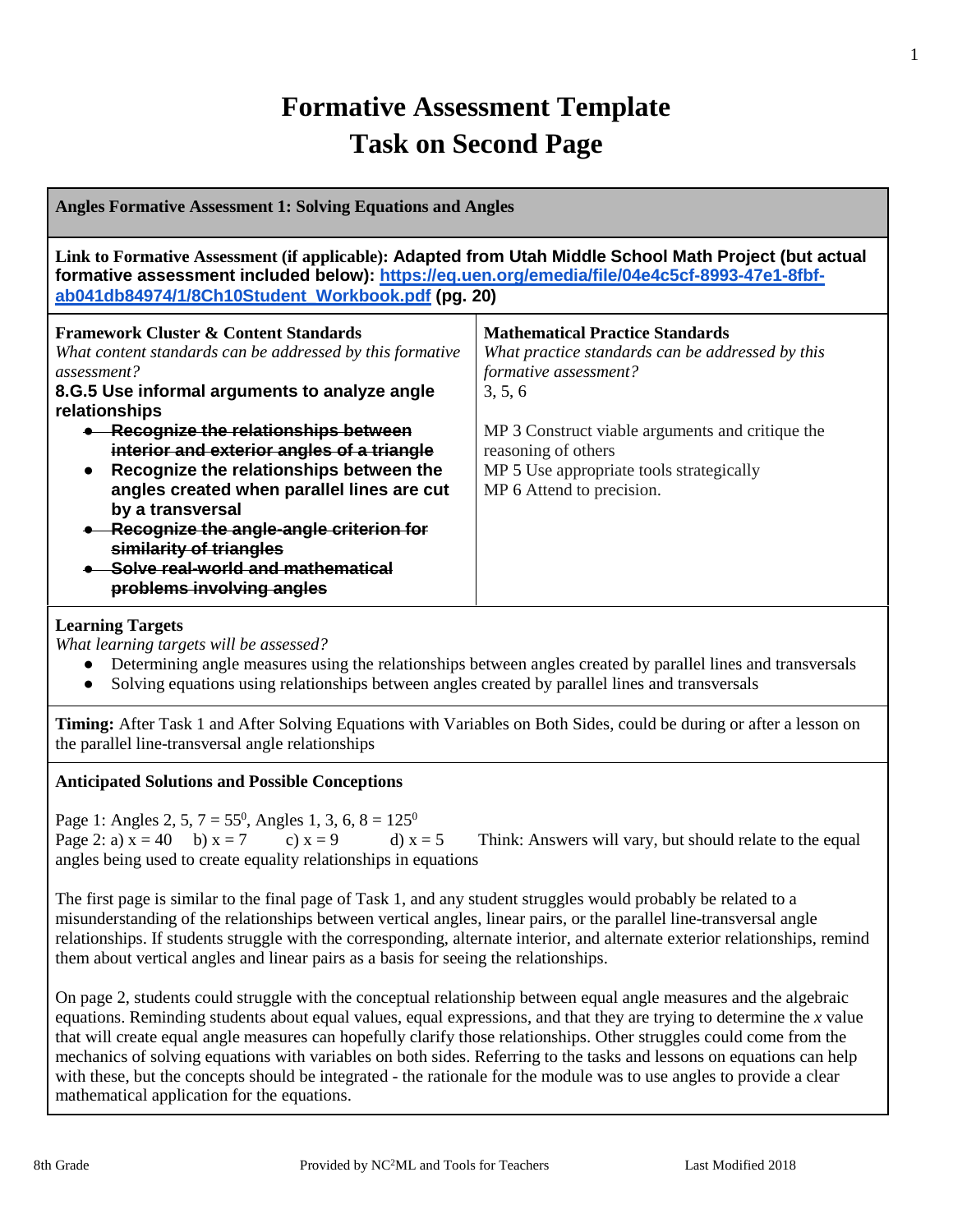## **Solving Equations and Angles**

Line  $f \parallel$  line g and one angle measure is given in the diagram. Determine the measures of the remaining angles in the diagram below.

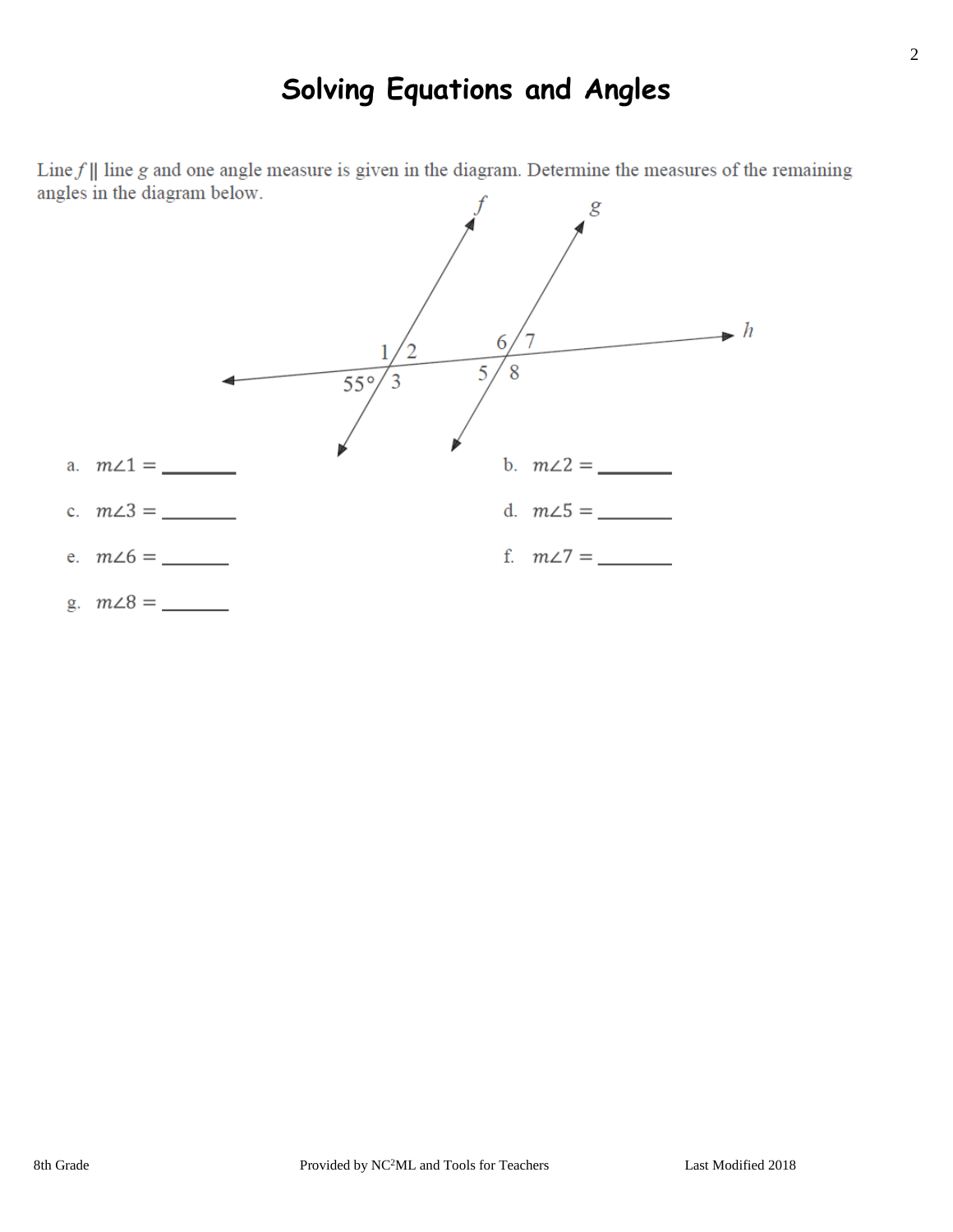

11. Given that line  $l \parallel$  line m solve for x and then find the measure of all the remaining angles. Write the angle measures on the picture.

Think: How do the angle measures you determined on the front related to the equations and angles you solved on the back? How did you know how to solve the problems on the back?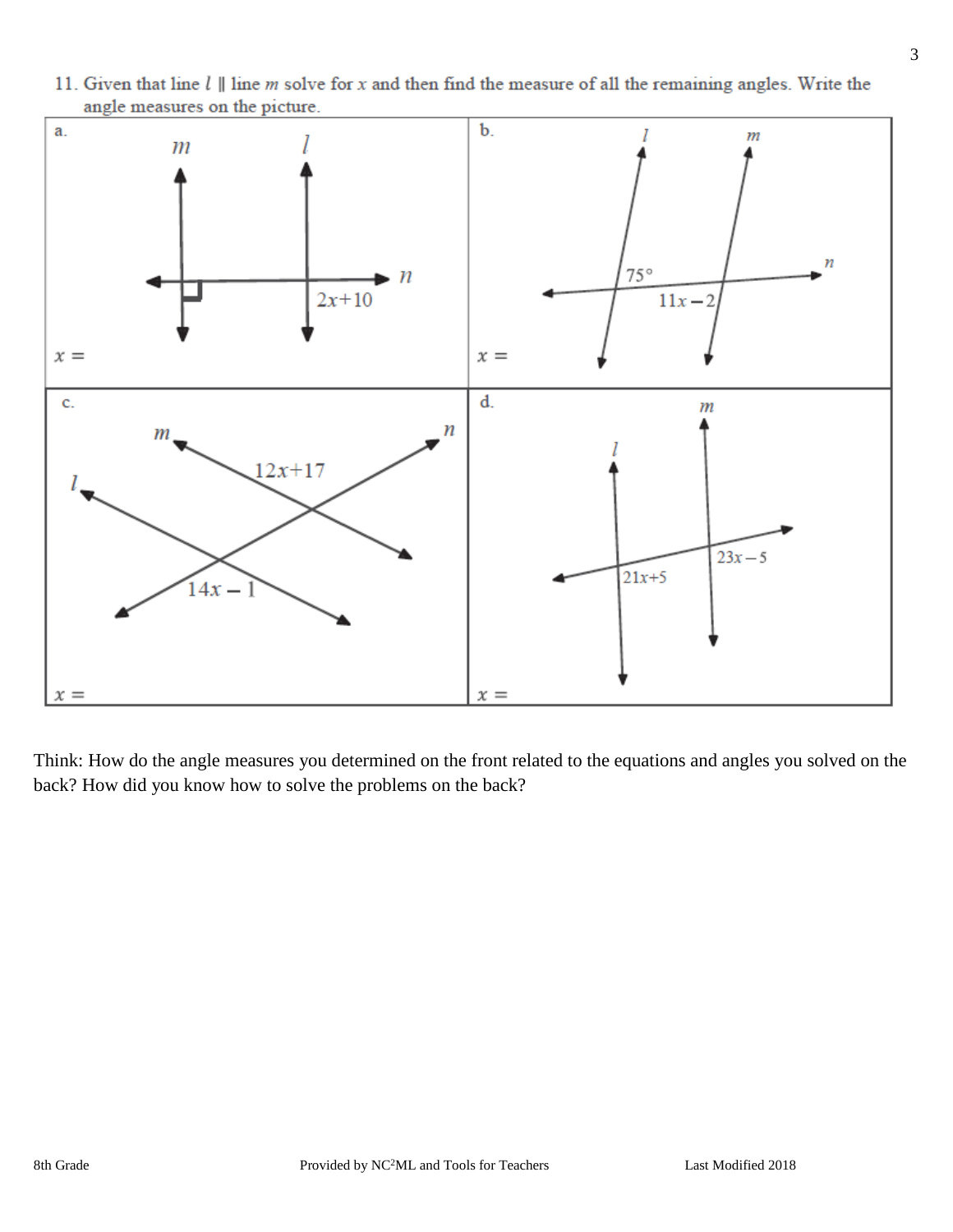**Angles Formative Assessment 2: Find the Angle**

| Link to Formative Assessment (if applicable): https://www.illustrativemathematics.org/content- |  |
|------------------------------------------------------------------------------------------------|--|
| standards/8/G/A/5/tasks/59                                                                     |  |

| <b>Framework Cluster &amp; Content Standards</b><br>What content standards can be addressed by this<br>formative assessment?<br>8.G.5 Use informal arguments to analyze angle<br>relationships<br>• Recognize the relationships between<br>interior and exterior angles of a triangle<br>Recognize the relationships between the<br>angles created when parallel lines are cut<br>by a transversal<br>Recognize the angle-angle criterion for<br>similarity of triangles<br>Solve real-world and mathematical<br>problems involving angles | <b>Mathematical Practice Standards</b><br>What practice standards can be addressed by this<br>formative assessment?<br>2, 6, 7<br>MP 2 Reason abstractly and quantitatively.<br>MP 6 Attend to precision.<br>MP 7 Look for and make use of structure. |
|--------------------------------------------------------------------------------------------------------------------------------------------------------------------------------------------------------------------------------------------------------------------------------------------------------------------------------------------------------------------------------------------------------------------------------------------------------------------------------------------------------------------------------------------|-------------------------------------------------------------------------------------------------------------------------------------------------------------------------------------------------------------------------------------------------------|
|                                                                                                                                                                                                                                                                                                                                                                                                                                                                                                                                            |                                                                                                                                                                                                                                                       |

#### **Learning Targets**

*What learning targets will be assessed?*

- Students will apply the Triangle Sum Theorem (interior angles of a triangle add to  $180^\circ$ ) to determine missing angle measures in triangles.
- Students will understand that the Triangle Sum Theorem applies to all triangles, regardless of size or orientation.

**Timing:** This assessment can be given at any time after learning the Triangle Sum Theorem, particular right before or after Task 3 where they prove the theorem.

#### **Anticipated Solutions and Possible Conceptions**

The solution is 122° . Full explanation available from Illustrative Mathematics at: <https://www.illustrativemathematics.org/content-standards/8/G/A/5/tasks/59>

With at least 13 triangles in the image having at least 39 interior angles, students could struggle with determining which angle measures they know and which angle measures they need to determine. Some students might just start finding random angles and hope to hit on the correct combination. For students who understand the theorem (and can accurately determine the missing third angle measure in a triangle), the issue could be with the failure to immediately recognize what angle measure is asked for and what triangle(s) they'll need to focus on. This could be a literacy/annotation issue, and it can be addressed with annotation and problem-solving strategies.

Other students might struggle with the naming/recognition of given angles. That is a mathematical issue, as students can be remediated on how angles are names and what intersections they represent based on the names.